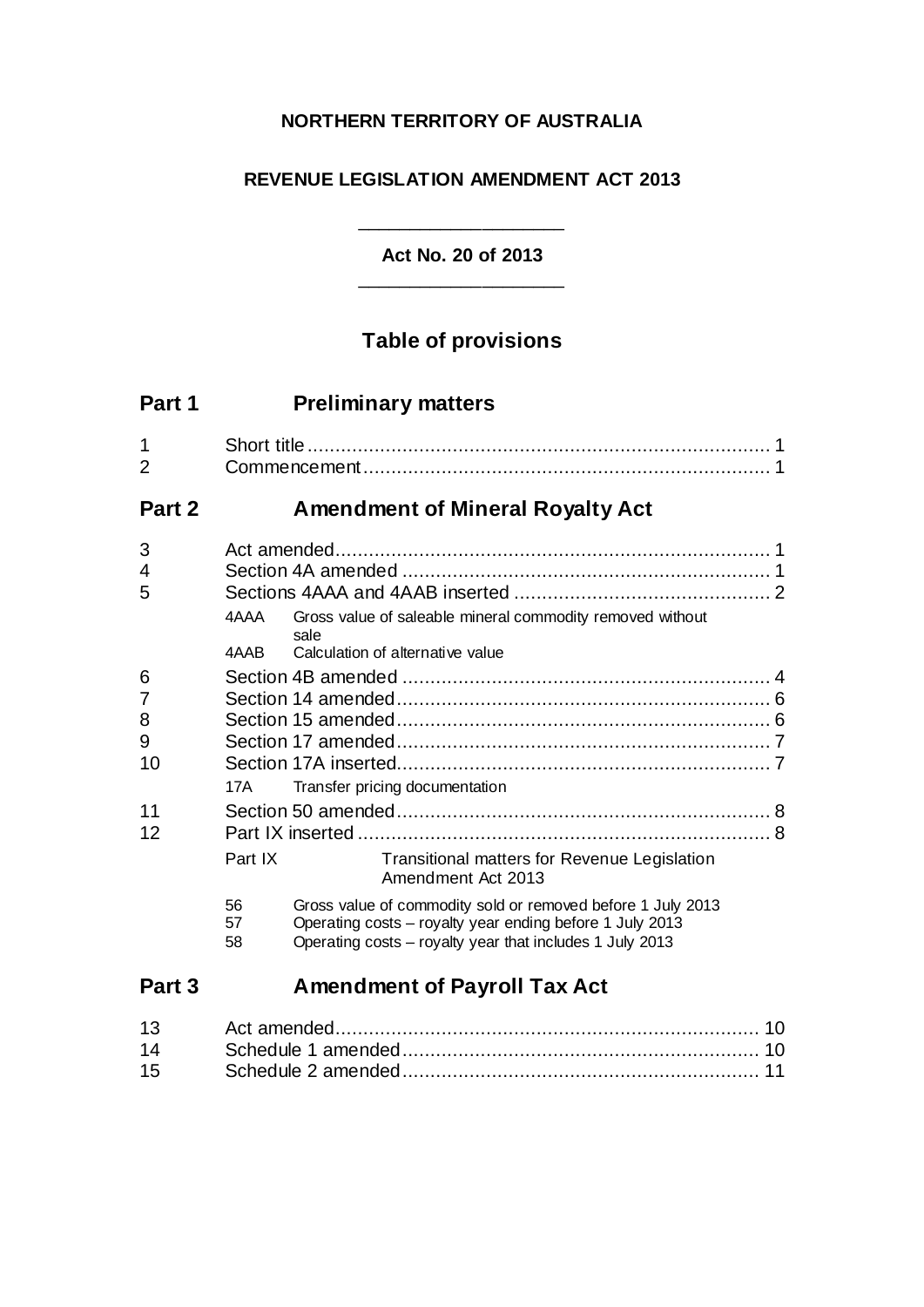

# **NORTHERN TERRITORY OF AUSTRALIA** \_\_\_\_\_\_\_\_\_\_\_\_\_\_\_\_\_\_\_\_

# **Act No. 20 of 2013** \_\_\_\_\_\_\_\_\_\_\_\_\_\_\_\_\_\_\_\_

An Act to amend legislation administered by the Treasurer

[*Assented to 28 June 2013*] [*Second reading 15 May 2013*]

**The Legislative Assembly of the Northern Territory enacts as follows:**

# **Part 1 Preliminary matters**

| <b>Short title</b>                                                      |
|-------------------------------------------------------------------------|
| This Act may be cited as the Revenue Legislation Amendment<br>Act 2013. |

### **2 Commencement**

This Act commences on 1 July 2013.

# **Part 2 Amendment of Mineral Royalty Act**

**3 Act amended**

This Part amends the *Mineral Royalty Act*.

### **4 Section 4A amended**

Section 4A(3)(c)

*omit*, *insert*

(c) otherwise – in accordance with section 4AAA.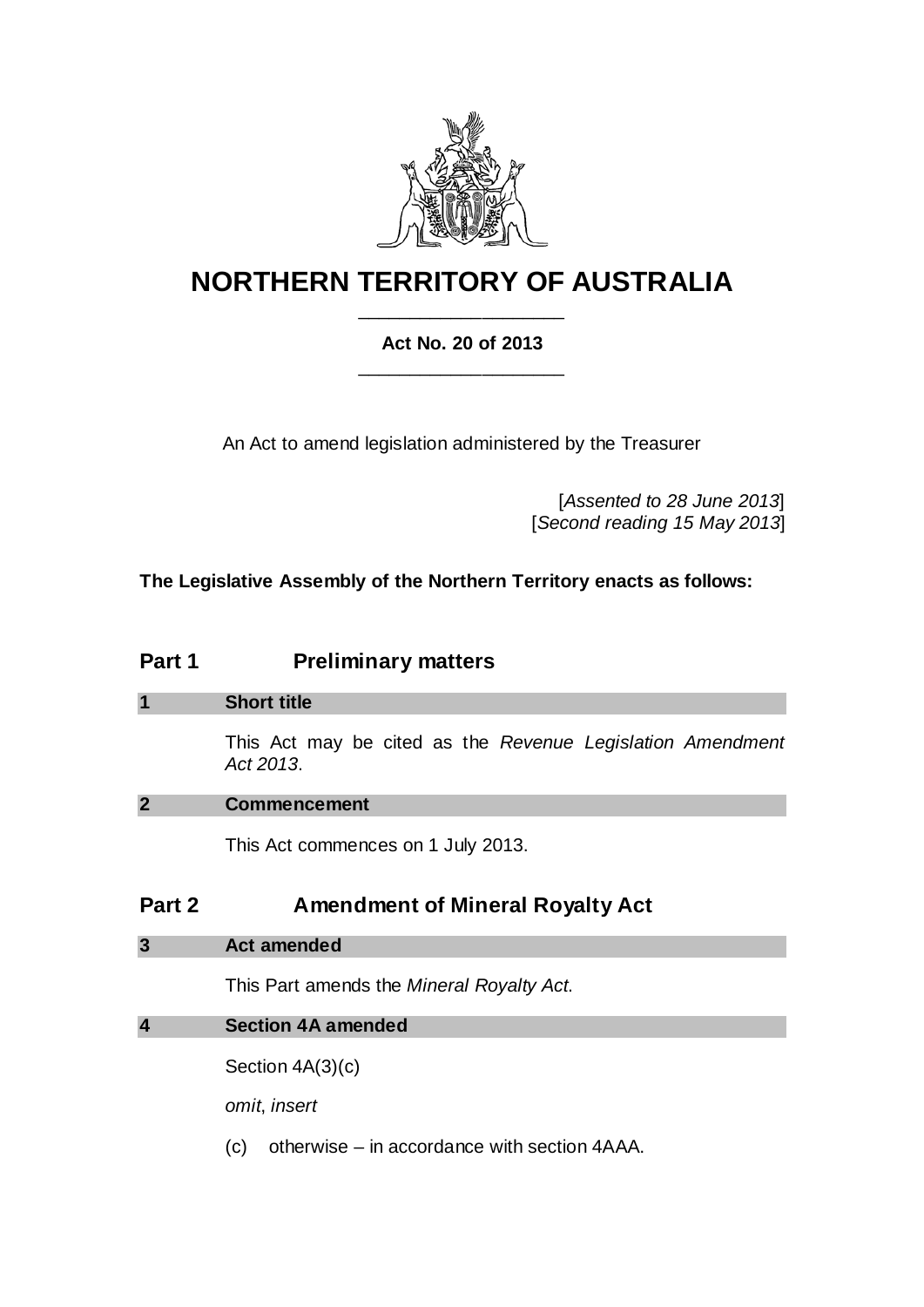### **5 Sections 4AAA and 4AAB inserted**

After section 4A

*insert*

### **4AAA Gross value of saleable mineral commodity removed without sale**

- (1) This section applies if:
	- (a) a saleable mineral commodity is removed from a production unit without sale, whether on consignment or otherwise; and
	- (b) section 4A(3)(c) requires the commodity to be valued under this section.
- (2) For section 4A, the *gross value* of the saleable mineral commodity is:
	- (a) the open market price for the commodity at the time it was removed from the production unit; or
	- (b) if the royalty payer establishes and substantiates the gross value of the commodity to be another amount – that other amount (the *alternative value*).
- (3) If the saleable mineral commodity is dealt with by the royalty payer in circumstances that involve transfer pricing, any alternative value for subsection (2)(b) must be calculated:
	- (a) if the royalty payer has been satisfactorily audited by the ATO – using the transfer pricing methodology and the figures accepted by the ATO as mentioned in subsection (4)(c) and (d); or
	- (b) if an advance pricing arrangement applies in relation to the royalty payer's dealing with the commodity – using the transfer pricing methodology agreed to in that advance pricing arrangement; or
	- (c) otherwise in accordance with section 4AAB.
- (4) For subsection (3)(a), a royalty payer has been *satisfactorily audited by the ATO* if:
	- (a) the ATO has conducted an audit of the royalty payer's affairs; and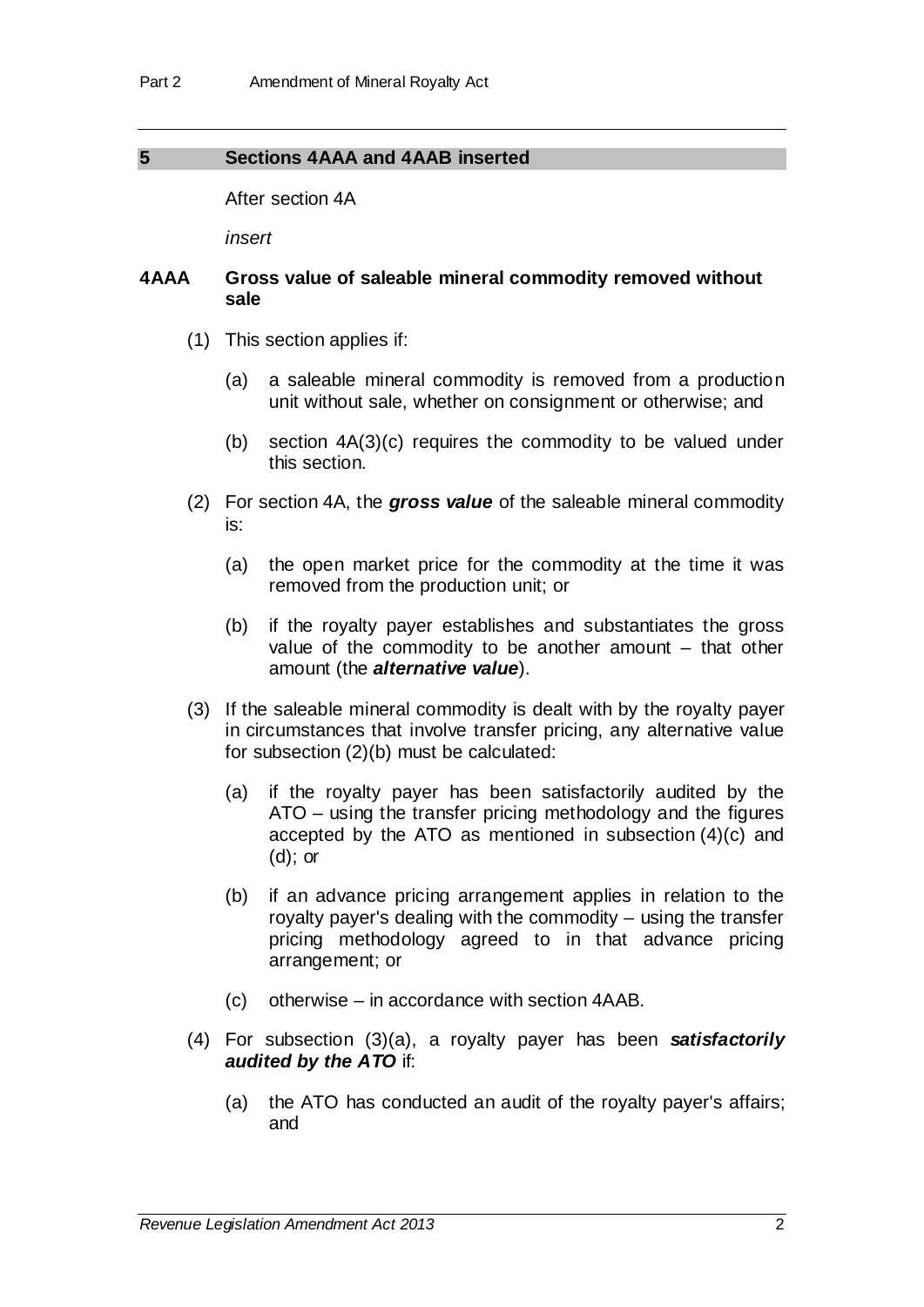- (b) the audit included consideration by the ATO of the transfer pricing methodology used by the royalty payer in accounting for the royalty payer's dealing with the commodity for the purposes of the ITAA; and
- (c) the ATO has accepted the transfer pricing methodology used by the royalty payer in preparing its income tax return for the relevant year as an appropriate methodology; and
- (d) the ATO has accepted the figures used by the royalty payer in the application of that methodology in preparing its income tax return for the relevant year as correct.
- (5) In this section:

*advance pricing arrangement* means an arrangement between the ATO and a royalty payer (to which there may also be other parties) under which the parties agree on a transfer pricing methodology to be used by the royalty payer in accounting for the royalty payer's dealings with saleable mineral commodities for the purposes of the ITAA.

*ATO* means the Commonwealth Commissioner of Taxation.

*income tax return* means an income tax return lodged with the ATO under the ITAA together with any adjustments made, or additional information lodged, after that return was lodged but before the audit mentioned in subsection (4)(a) commenced.

*ITAA* means either or both of the *Income Tax Assessment Act 1936* (Cth) and the *Income Tax Assessment Act 1997* (Cth).

### **4AAB Calculation of alternative value**

- (1) This section applies if:
	- (a) a saleable mineral commodity is removed from a production unit without sale, whether on consignment or otherwise; and
	- (b) the commodity is dealt with by the royalty payer in circumstances that involve transfer pricing; and
	- (c) section 4AAA(3)(c) requires the alternative value for the commodity for section 4AAA(2)(b) to be calculated under this section.
- (2) The alternative value is calculated using the following formula:

 $A = V \times (1-T)$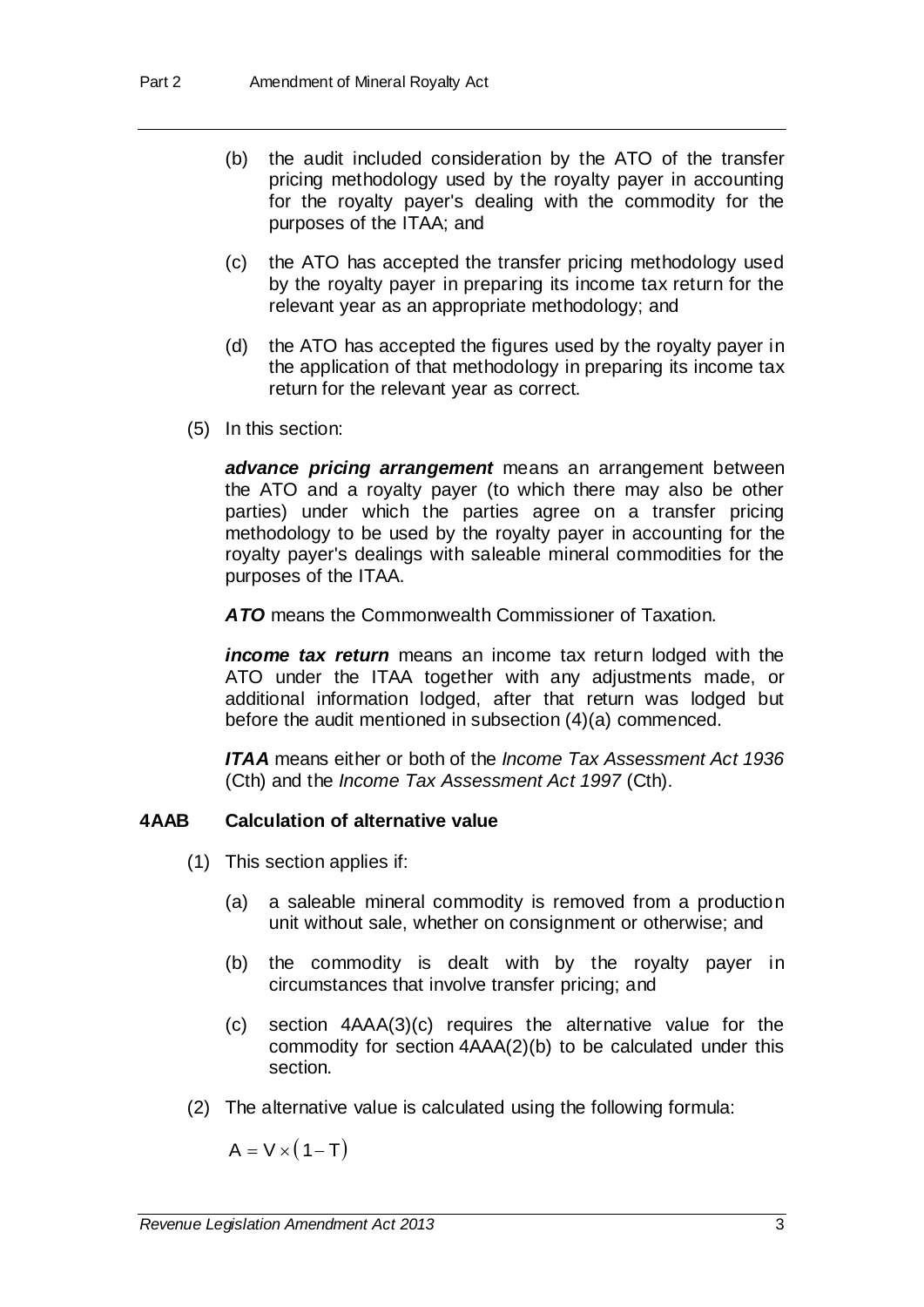#### where:

- A is the alternative value for the saleable mineral commodity.
- V is the final value for the saleable mineral commodity.
- T is:
	- (a) if the substantiated TPF is greater than  $5.5\%$  0.055; or
	- (b) otherwise the substantiated TPF expressed as a decimal number.
- (3) The *final value* for the saleable mineral commodity is:
	- (a) if the commodity has been sold in an arm's length transaction between parties who are not related to each other – the price for which it was first so sold; or
	- (b) if the royalty payer establishes and substantiates the final value of the commodity to be another amount (whether because the commodity has not been sold to an unrelated party, the sale was not at arm's length or for another reason) – that other amount.
- (4) The *substantiated TPF* is the amount established and substantiated by the royalty payer to be the transfer pricing factor expressed as a percentage of the final value of the saleable mineral commodity.

#### **6 Section 4B amended**

 $(1)$  Section  $4B(1)(f)$ ,  $(g)$  and  $(h)$ 

*omit*, *insert*

- (f) salary, allowances, termination or similar payments or approved benefits of a similar nature, employer contributions to superannuation schemes and wages in respect of an employee for a pay period during which the employee:
	- (i) worked solely in the Territory; and
	- (ii) was engaged primarily in work that was directly attributable to the operation of the production unit; and
- (g) office expenses that:
	- (i) relate to an office of the royalty payer that is in the Territory; and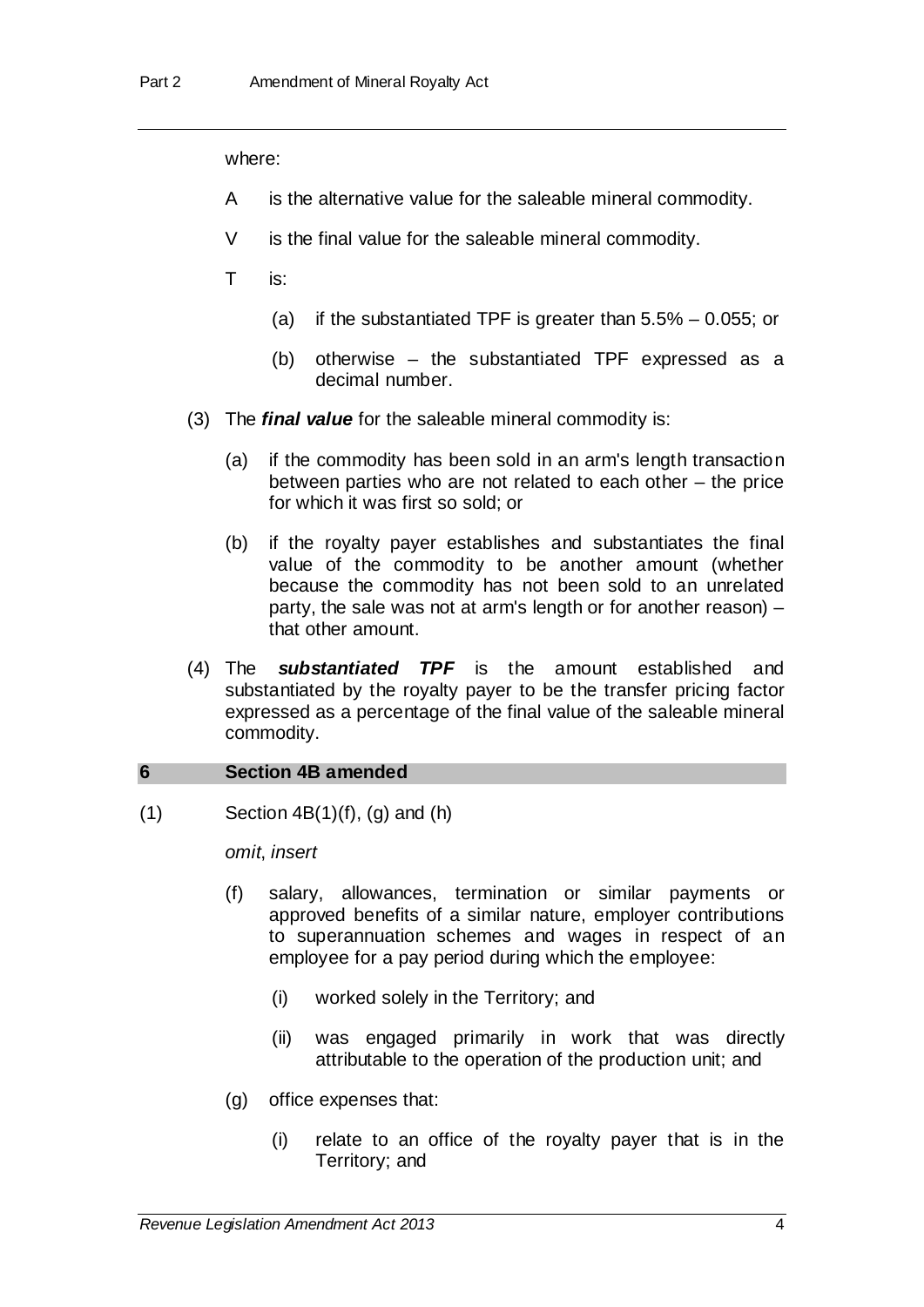- (ii) are directly attributable to the operation of the production unit; and
- (iii) in the case of expenses for work or services are for the work or services performed solely in the Territory; and
- (h) reasonable fees for management services that:
	- (i) are performed solely in the Territory; and
	- (ii) are directly attributable to the operation of the production unit; and
- (2) After section 4B(1)(r)

*insert*

- (ra) MRRT, as defined in section 300-1 of the *Minerals Resource Rent Tax Act 2012* (Cth); or
- (rb) unit shortfall charge, as defined in section 5 of the *Clean Energy Act 2011* (Cth); or
- $(3)$  Section  $4B(1)(y)$

*omit*

export.

*insert*

export; or

(4) After section  $4B(1)(y)$ 

*insert*

- (z) a payment in respect of an employee where:
	- (i) the criterion in paragraph  $(f)(i)$  is not met; and
	- (ii) if that criterion were met, the payment would ordinarily be classified by the Secretary as being of a kind mentioned in paragraph (f);

(whether or not the payment might also be classified as being expenditure of a kind mentioned in any other paragraph); or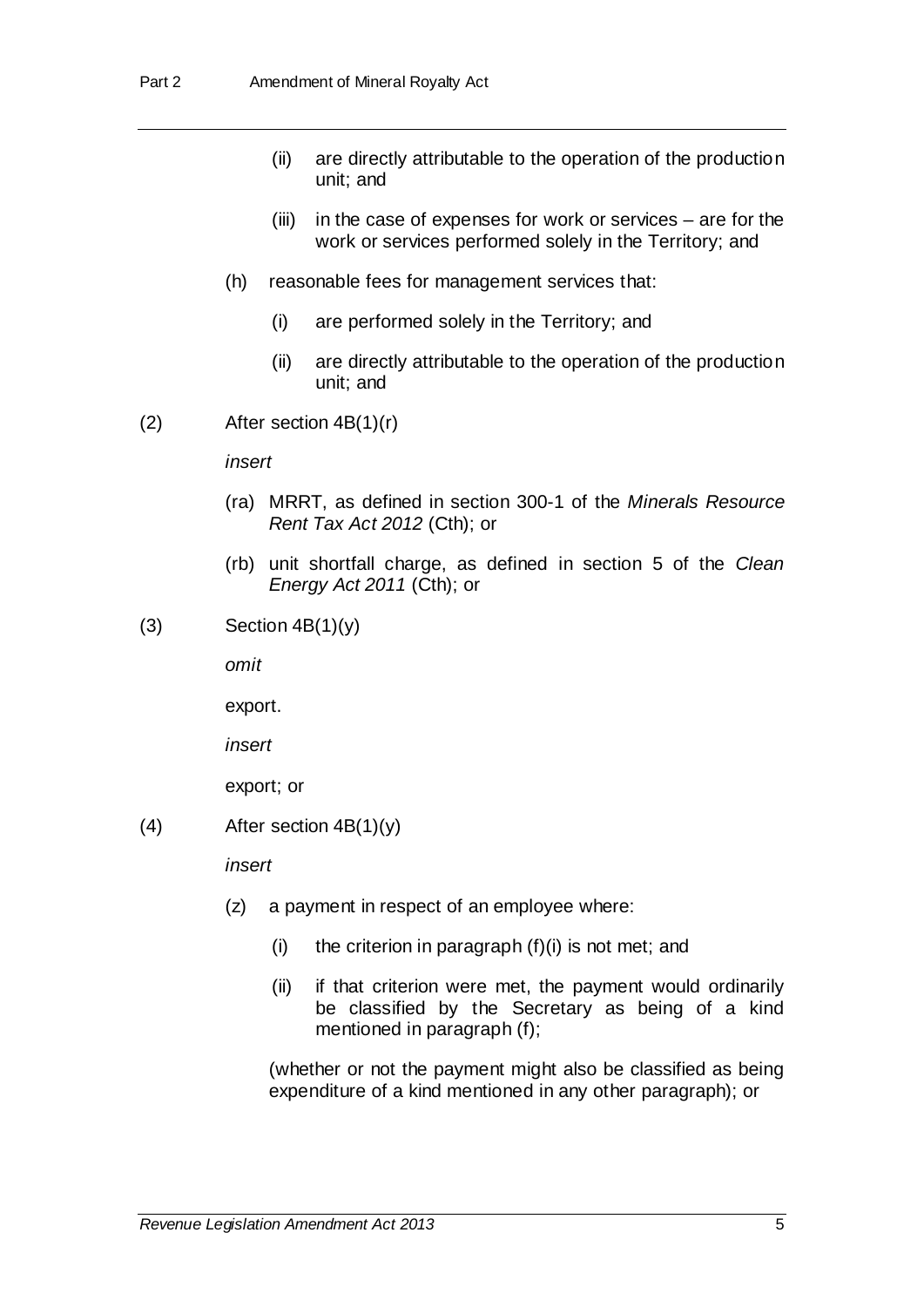- (za) an office expense where:
	- (i) the criteria mentioned in paragraphs  $(q)(i)$  and  $(iii)$  are not met; and
	- (ii) if those criteria were met, the expense would ordinarily be classified by the Secretary as being of a kind mentioned in paragraph (g);

(whether or not the expense might also be classified as being expenditure of a kind mentioned in any other paragraph); or

- (zb) fees for management services where:
	- $(i)$  the criterion in paragraph  $(h)(i)$  is not met; and
	- (ii) if that criterion were met, the fees would ordinarily be classified by the Secretary as being of a kind mentioned in paragraph (h);

(whether or not the fee might also be classified as being expenditure of a kind mentioned in any other paragraph).

### **7 Section 14 amended**

 $(1)$  Section 14 $(1)(c)$ 

*omit*, *insert*

- (c) premises where there are, or where he or she has reasonable cause to believe are kept, documents:
	- (i) relating to the mining, processing, storage or sale or other disposal of a mineral commodity; or
	- (ii) of a kind that a royalty payer is required to retain under section 17A(2);
- (2) Section 14(1)(f)

*omit*, *insert*

(f) inspect documents of a kind mentioned in paragraph (c); and

#### **8 Section 15 amended**

Section 15(1), after "commodity"

*insert*

, including in relation to any relevant transfer pricing,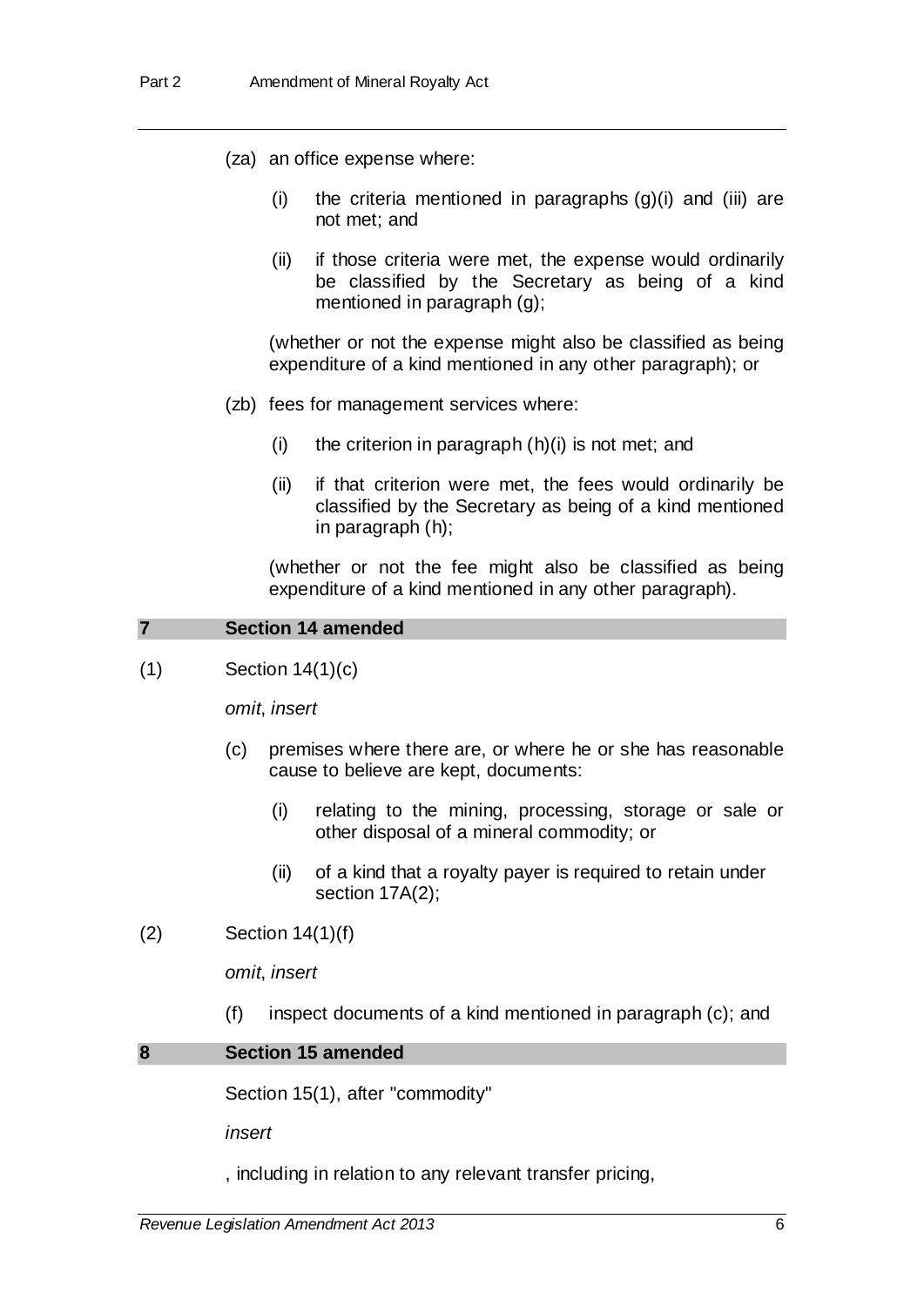| <b>Section 17 amended</b><br>9 |  |
|--------------------------------|--|
|--------------------------------|--|

(1) Section 17(1), at the end

*insert*

Maximum penalty: 200 penalty units.

(2) Section 17(2), penalty provision

*omit*

40

*insert*

200

### **10 Section 17A inserted**

After section 17

*insert*

### **17A Transfer pricing documentation**

- (1) This section applies if a saleable mineral commodity is removed from a production unit without sale and is dealt with by the royalty payer in circumstances that involve transfer pricing.
- (2) A royalty payer must retain at the production unit, or at some other place in Australia agreed between the royalty payer and the Secretary or, in the absence of agreement, as determined by the Secretary, all documents that:
	- (a) are created by, or come into the possession of, the royalty payer; and
	- (b) are relevant for determining the gross value of the saleable mineral commodity.

Maximum penalty: 200 penalty units.

- (3) Without limiting subsection (2)(b), the following are relevant for determining the gross value of the saleable mineral commodity:
	- (a) any transfer pricing arrangement;
	- (b) any relevant audit of the kind mentioned in section 4AAA(4);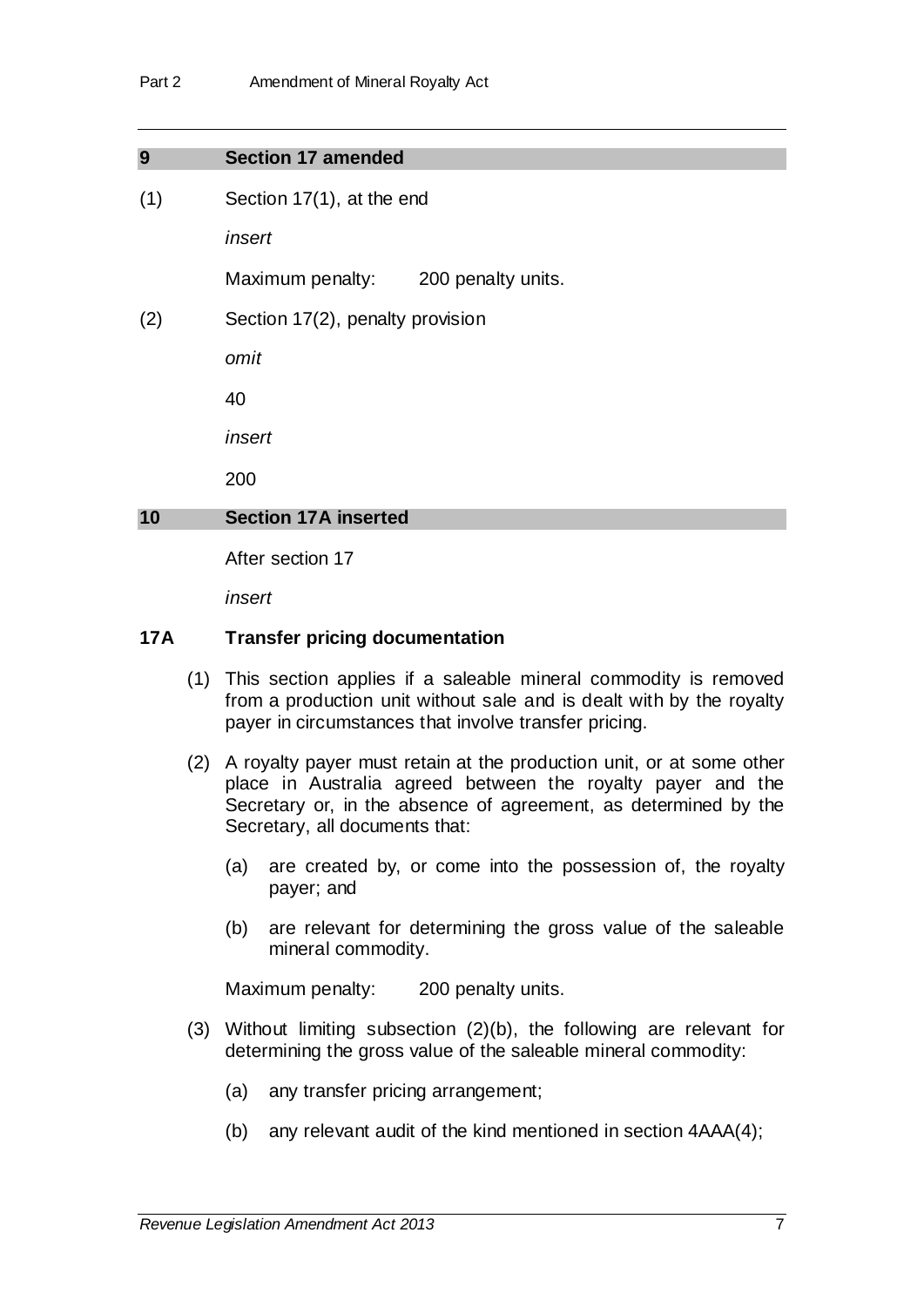- (c) any relevant advance pricing arrangement, as defined in section 4AAA(5);
- (d) if section 4AAB applies all matters mentioned in that section.

#### **11 Section 50 amended**

(1) Section 50(2)(e)

*omit*

Commonwealth.

*insert*

Commonwealth; or

(2) After section 50(2)(e)

*insert*

- (ea) a Territory employee exercising or performing a power, duty or function in accordance with an arrangement made under section 7 of the *Uranium Royalty (Northern Territory) Act 2009* (Cth) to the Commonwealth; or
- (eb) a Territory employee performing a function under this Act or exercising or performing a power, duty or function under the *Uranium Royalty (Northern Territory) Act 2009* (Cth) to another Territory employee, where the communication is necessary for the efficient administration of that Commonwealth Act.

### **12 Part IX inserted**

After section 55

*insert*

# **Part IX Transitional matters for Revenue Legislation Amendment Act 2013**

#### **56 Gross value of commodity sold or removed before 1 July 2013**

(1) This section applies for the purpose of determining the gross realization for a production unit for a royalty year any part of which was before 1 July 2013.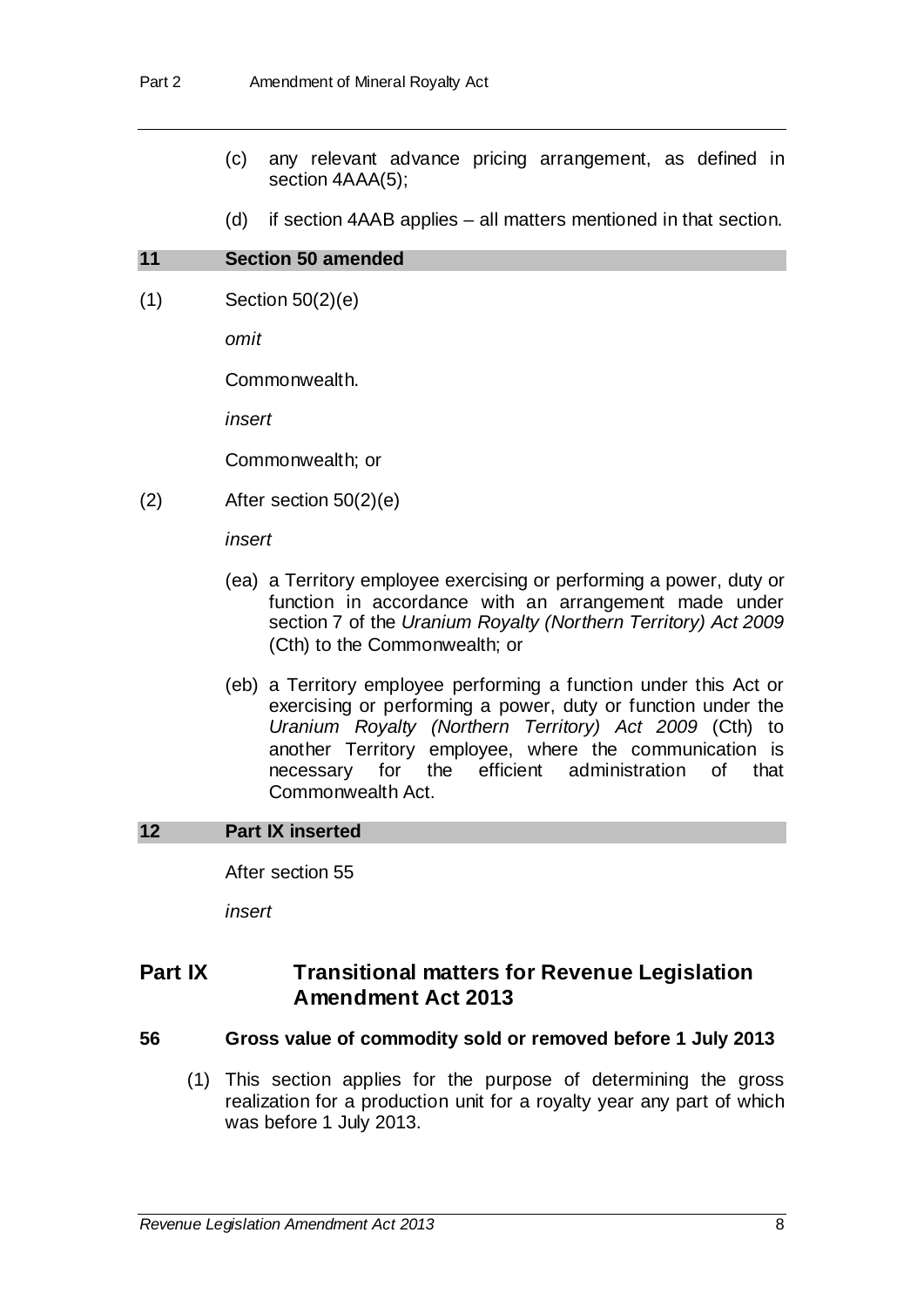(2) The gross value of a saleable mineral commodity that was sold or removed without sale from the production unit before 1 July 2013 is to be determined in accordance with this Act as in force before 1 July 2013.

#### **57 Operating costs – royalty year ending before 1 July 2013**

- (1) This section applies for the purpose of determining the operating costs for a production unit for a royalty year that ended before 1 July 2013.
- (2) The operating costs are to be determined in accordance with this Act as in force before 1 July 2013.

#### **58 Operating costs – royalty year that includes 1 July 2013**

- (1) This section applies for the purpose of determining the operating costs for a production unit for a royalty year that started before 1 July 2013 and ends on or after 1 July 2013.
- (2) The operating costs for the royalty year are:
	- (a) the operating costs of the production unit for the part of the royalty year ending immediately before 1 July 2013 (the *pre-July period*) determined in accordance with this Act as in force immediately before 1 July 2013; and
	- (b) the operating costs of the production unit for the part of the royalty year beginning on 1 July 2013 (the *post-June period*) determined in accordance with this Act as amended by the *Revenue Legislation Amendment Act 2013*.
- (3) If an expenditure relates in part to the pre-July period and in part to the post-June period, the amount of the expenditure must be apportioned between the periods:
	- (a) as agreed between the royalty payer and the Secretary on or before 31 December 2013; or
	- (b) in the absence of an agreement as determined by the Secretary.
- (4) To avoid doubt, an apportionment under subsection (3) may apportion the whole of an amount to one period and none of the amount to the other period.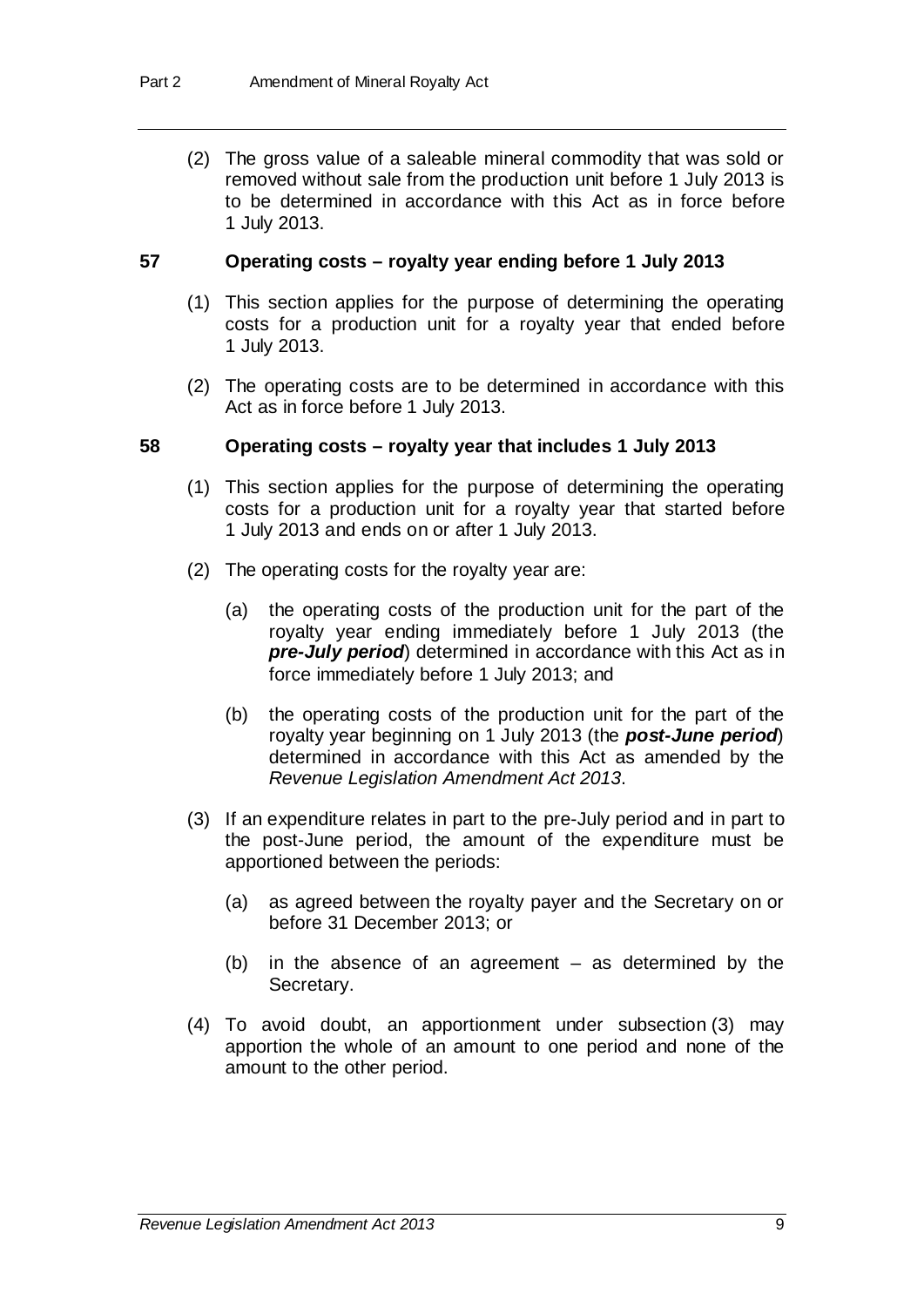# **Part 3 Amendment of Payroll Tax Act**

### **13 Act amended**

This Part amends the *Payroll Tax Act*.

### **14 Schedule 1 amended**

(1) Schedule 1, clause 1, definitions *employer's threshold amount*  and *group threshold amount*

*omit*

(2) Schedule 1, clause 1

*insert (in alphabetical order)*

*ETA* or *employer's threshold amount*, see clause 4.

*GTA* or *group threshold amount*, see clause 8.

(3) Schedule 1, clause 3, definition *AD* or *annual deduction*

*omit*, *insert*

AD or **annual deduction** means the following:

- (a) if the amount worked out in accordance with the following formula is zero or a negative amount – zero;
- (b) otherwise the amount worked out in accordance with the following formula:

$$
AD = ETA - \left[\frac{TW + WW - ETA}{4}\right]
$$

(4) Schedule 1, clause 5, formula

*omit*, *insert*

$$
\left[\text{T}W - \left[\frac{\text{T}W}{\text{T}W + \text{IW}} \times \text{AD}\right]\right] \times \text{R}
$$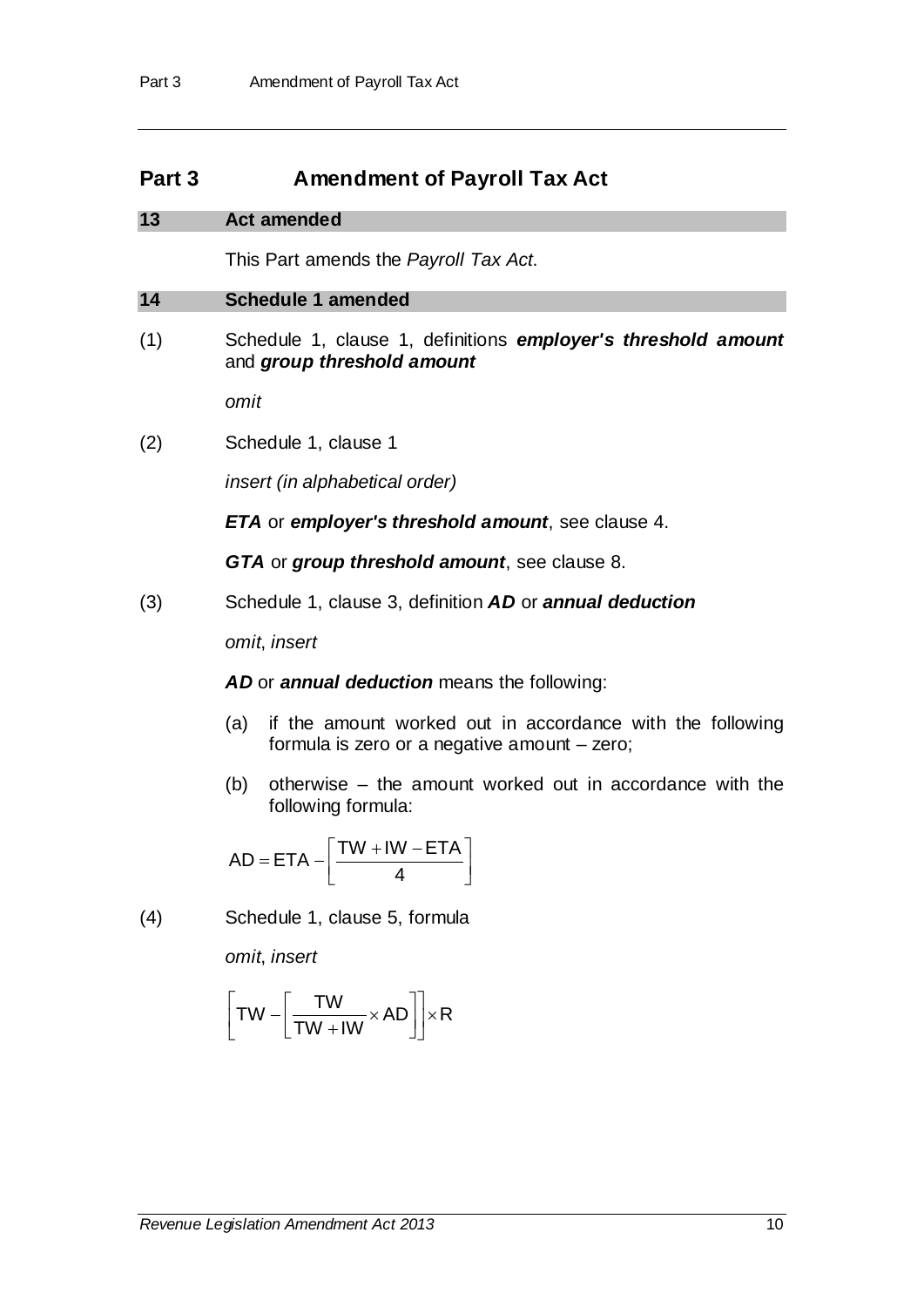(5) Schedule 1, clause 7, definition *AD* or *annual deduction*

*omit*, *insert*

*AD* or *annual deduction* means the following:

- (a) if the amount worked out in accordance with the following formula is zero or a negative amount – zero;
- (b) otherwise the amount worked out in accordance with the following formula:

$$
AD = GTA - \left[\frac{GTW + GIW - GTA}{4}\right]
$$

(6) Schedule 1, clause 9(2), formula

*omit*, *insert*

$$
\left[\text{T}W - \left[\frac{\text{G} \text{T}W}{\text{G} \text{T}W + \text{G}W} \times \text{AD}\right]\right] \times \text{R}
$$

**15 Schedule 2 amended**

(1) Schedule 2, clause 14(2), formula

*omit*, *insert*

$$
\left[ GTW - \left[ \frac{GTW}{GTW + GIW} \times AD \right] \right] \times R
$$

(2) Schedule 2, clause 14(3)

*omit*, *insert*

(3) In this clause:

*AD* or *annual deduction* means the following:

- (a) if the amount worked out in accordance with the following formula is zero or a negative amount – zero;
- (b) otherwise the amount worked out in accordance with the following formula:

$$
AD = GTA - \left[\frac{GTW + GIW - GTA}{4}\right]
$$